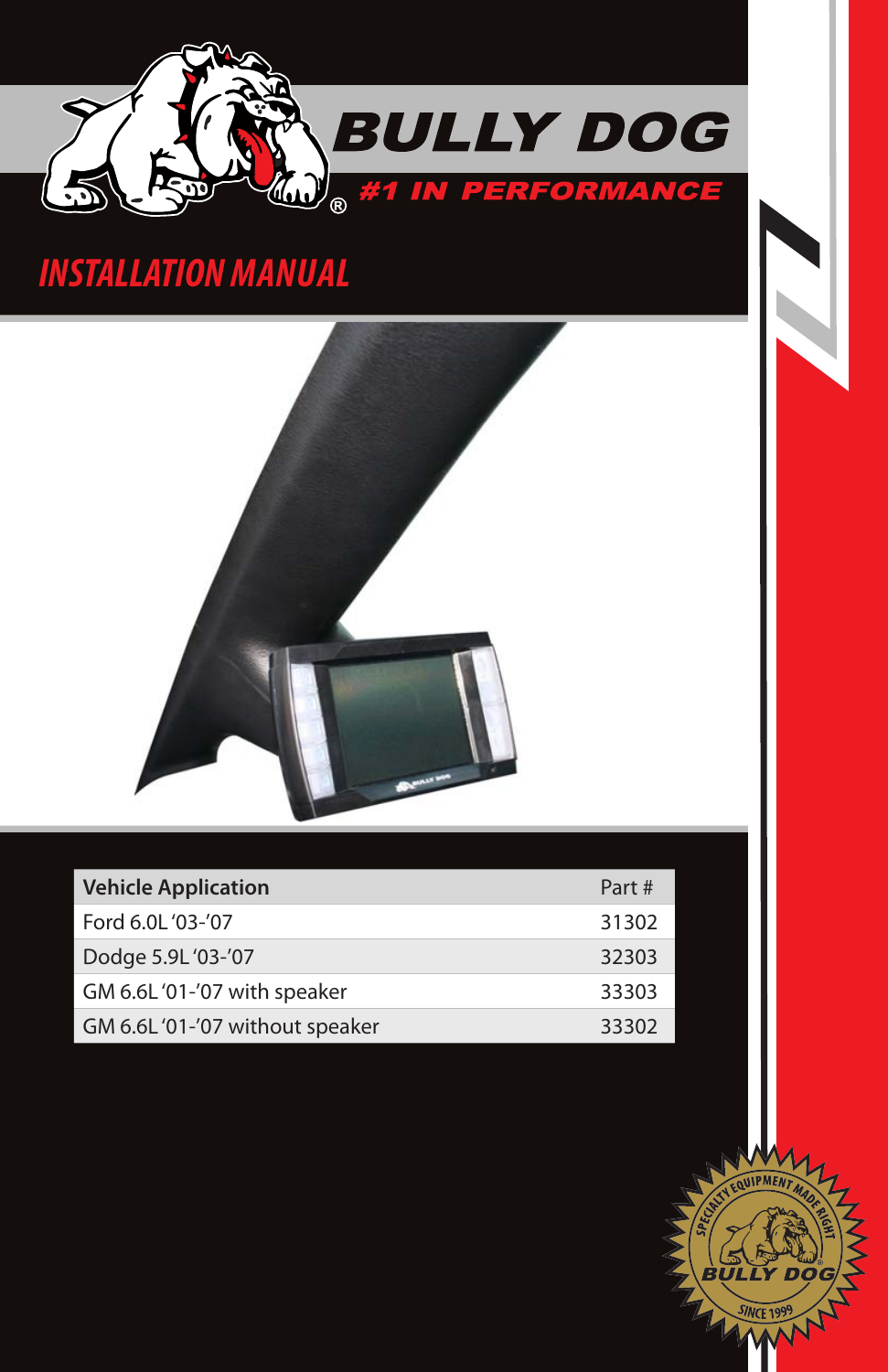# *Introduction*



#### **TROUBLESHOOTING:**

If you have questions during the installation of this product, please visit www.bullydog.com/Product\_Updates.php. The latest version of these instructions can be found at the same location. Please review the Troubleshooting section on page 9 before calling technical support to cover most common issues. Technical support is available by calling 866-bullydog (866-285-5936).

#### *Introduction*

These Custom A-Pillar Pods allow for the cleanest fit and finish installation of the Bully Dog Performance Management Tool (PMT). They were designed to offer the most seamless option for mounting the PMT while still maintaining a convenient location. These installation instructions illustrate how to properly install the Custom A-Pillar Pod for the trucks listed below. These instructions cover the following installation steps: removal of stock A-pillar (when applicable), and the installation of the Custom A-Pillar Pod.

### TABLE OF CONTENTS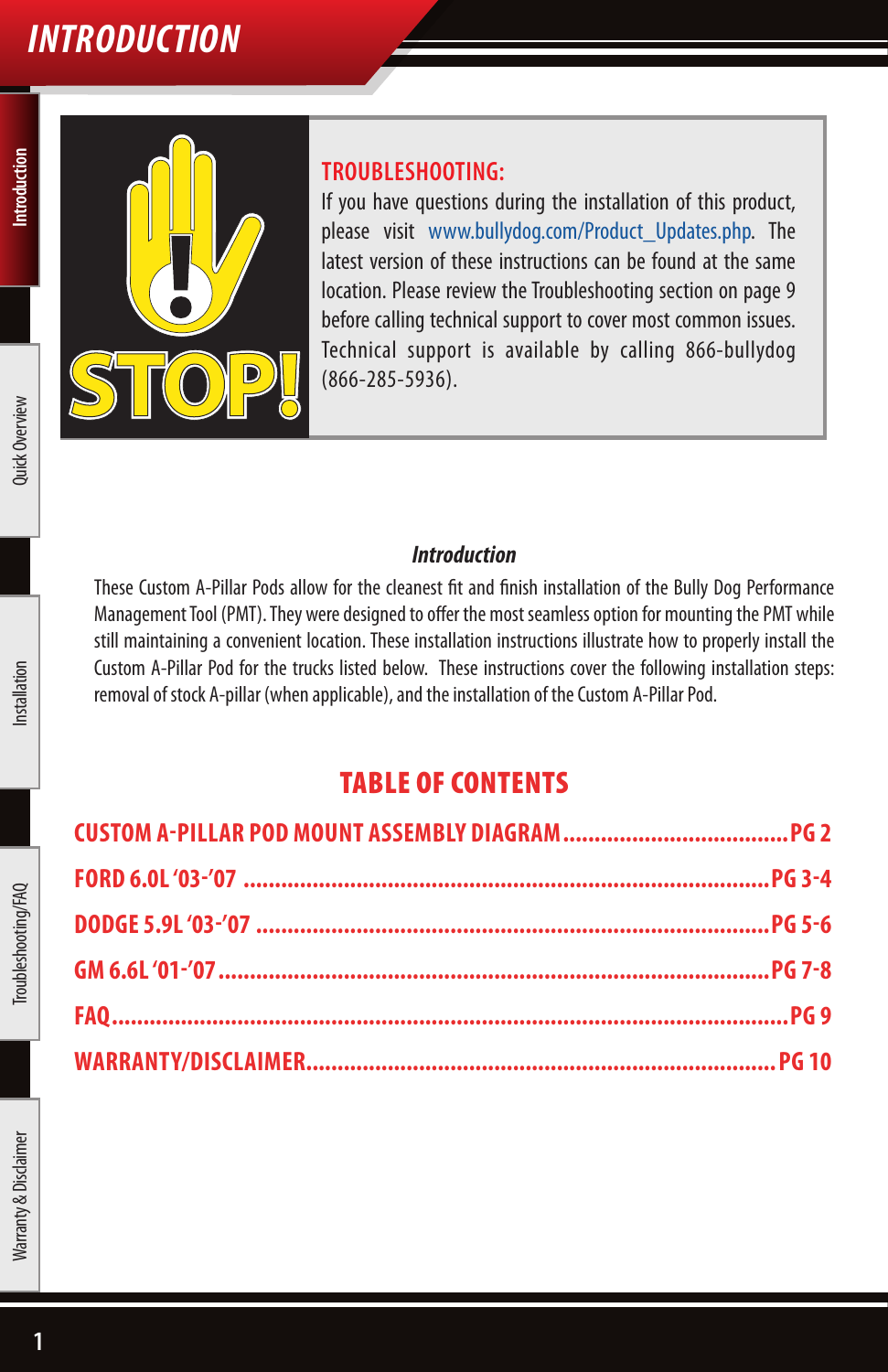## *DIAGRAM*

**Quick Overview Quick Overview**

The diagram below shows the general assembly of the PMT Cradle to the Custom A-Pillar Pod. For complete instructions see your PMT instruction manual included with your PMT.

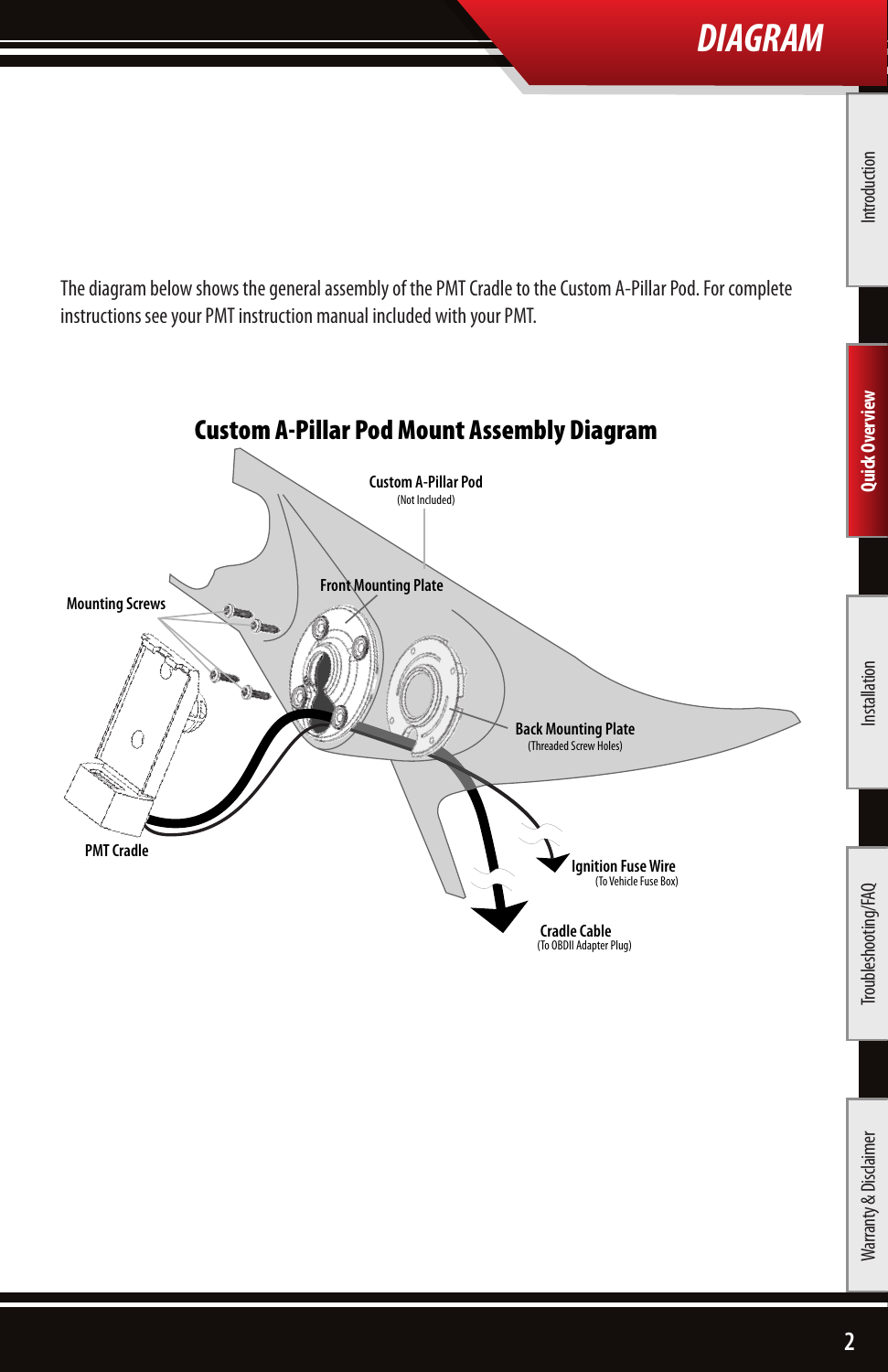### **PMT pillar pod for '03-'07** FORD power stroke **6.0L**

*Note: The pillar comes in black, it can be painted to match any color by purchasing OEM paint color at any auto paint store.*







#### **Preparation ofstock A-pillar**

- 1. Remove the two caps on the grab handle on the driver's side of the cab. Under the caps are four bolts which must be removed using an 8mm socket.
- 2. Pull the weather stripping out from around the stock A-pillar so that the stock A-pillar can be pulled down without interference.
- 3. Pull down the entire stock A-pillar to gain access to the two screws that still hold the grab handle onto the pillar. To pull the A-pillar down use a flat head screw driver to undo the clips that hold the stock A-pillar onto the stock A-pillar frame.
- 4. Once pulled down locate the two screws on the inside of the A-pillar (near the clips) that hold the grab handle to the A-pillar. Remove the two screws using a Phillips head screw driver and the grab handle will separate from the stock A-pillar.
- 5. Push the Stock A-pillar back into its stock location, securing it with the stock clips.

*Note: Do not replace the grab handle or weather stripping until called for in the installation of the custom A-pillar is installed.*

**TOOLS NEEDED: Phillips Screwdriver, Flat Head Screwdriver, 10mm socket, socket wrench.** 

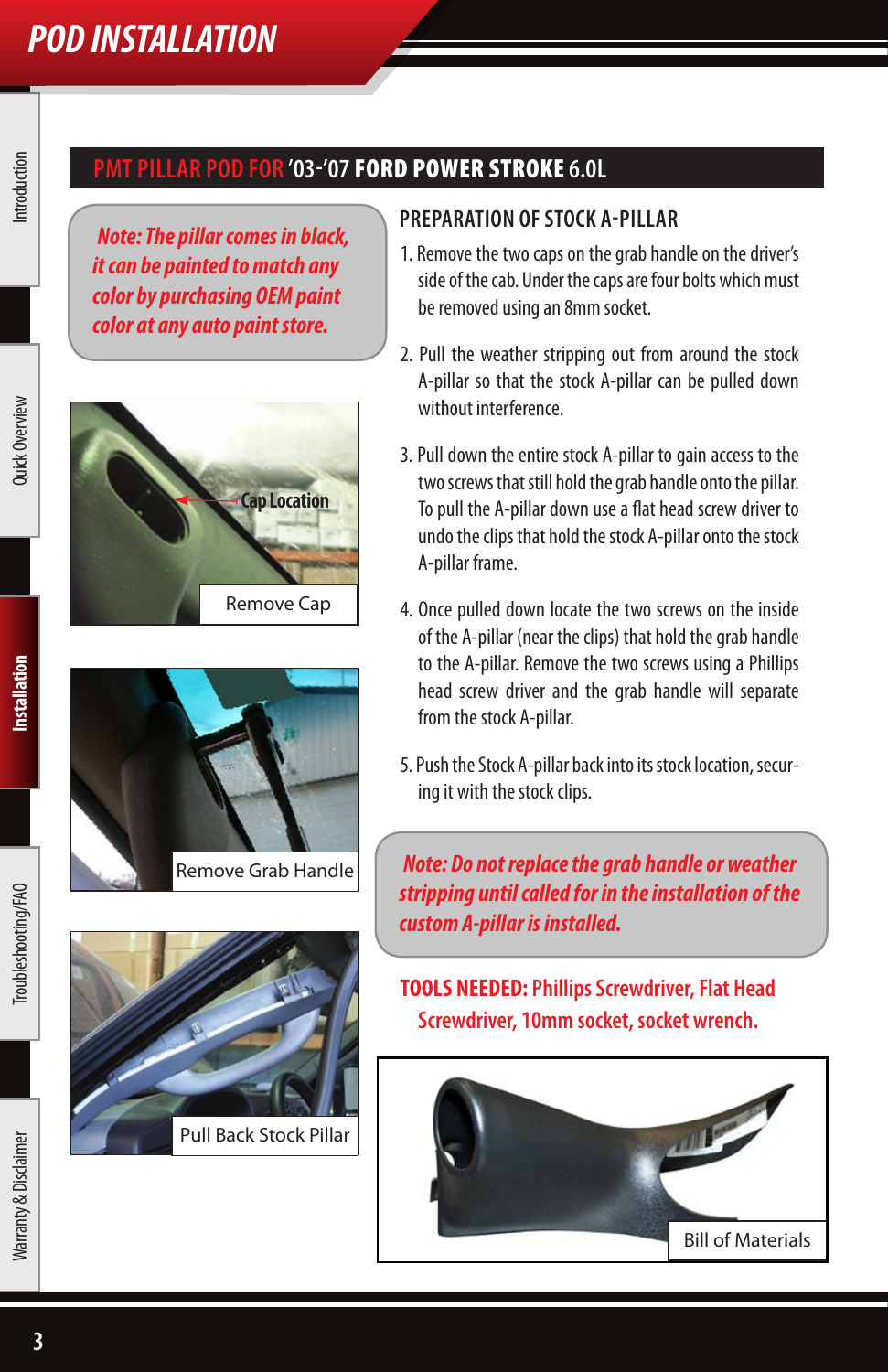### **Installing thecustom A-pillar Pod**

1. Prepare the PMT cradle, and Custom A-Pillar Mount in the Custom A-Pillar Pod before installing it on the vehicle.





- 2. Slide the custom A-pillar mount on to the stock A-pillar, route the Cradle Cable and Power Wire down through the side of the dash to the under part of the dash.
- 3. Snap the custom A-pillar pod into place and position it over the stock A-pillar to fit to the shape of the stock A-pillar.
- 4. Replace the grab handle, secure it using the stock 8mm bolts.
- 5. Replace the side panel and the weather stripping and the job is complete.

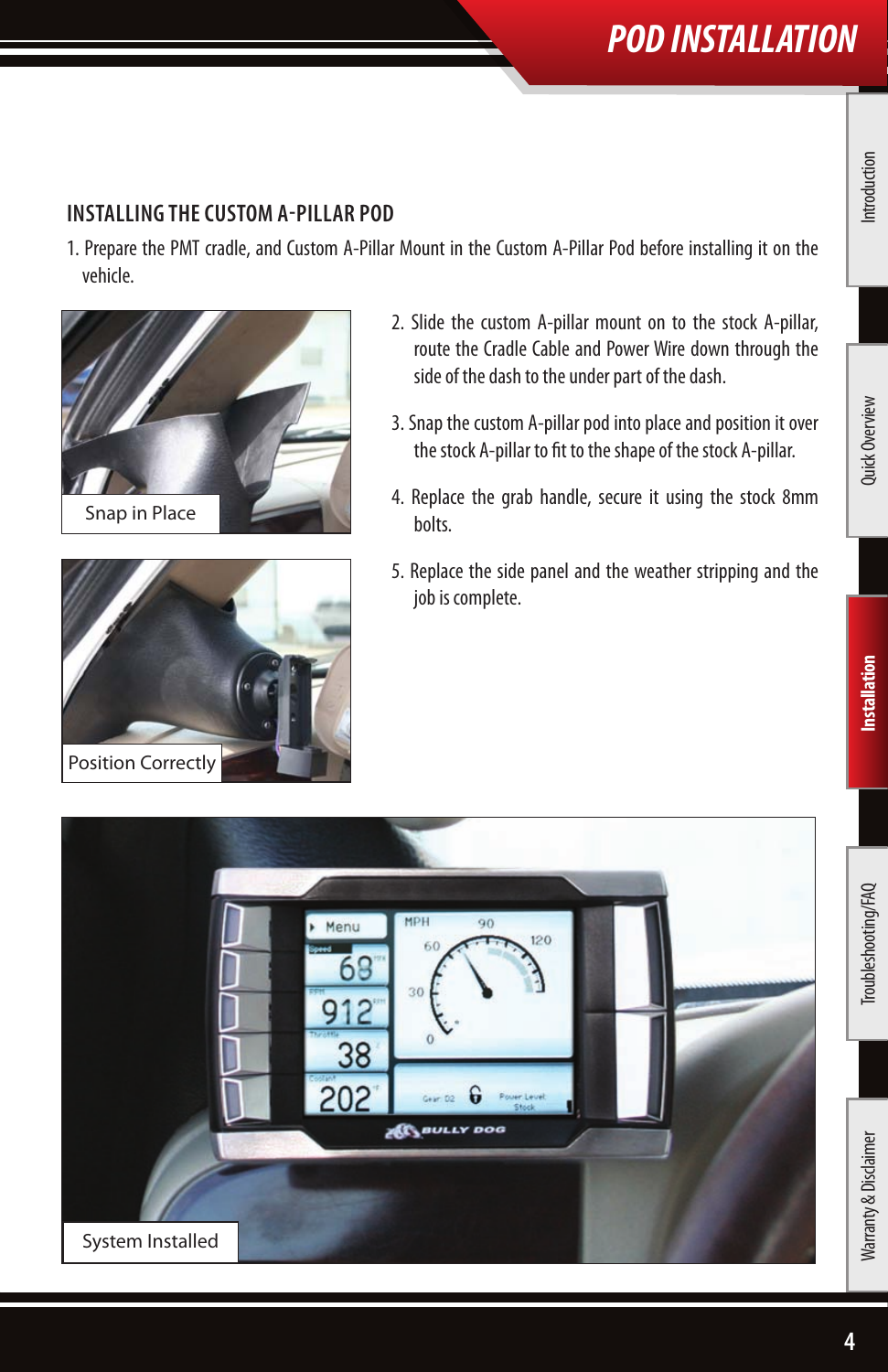### **Custom PMT a-pillar pod for '03-'07** DODGE **Cummins 5.9L**

#### *Note: The pillar comes in tan, and shouldn't require painting to match the interior color.*



#### **Preparation ofstock A-pillar**

1. Remove the 10mm bolt that holds the stock pillar in place. It is located about half way down the stock A-Pillar behind a small oval cover piece .

2. Pull the weather stripping out from around the stock A-pillar so that the stock A-pillar can be pulled down without interference.

 3. Remove the dash panel on the driver's side of the vehicle.

### **TOOLS NEEDED: Phillips Screwdriver, 10mm socket, socket wrench.**



**Installation**

nstallation

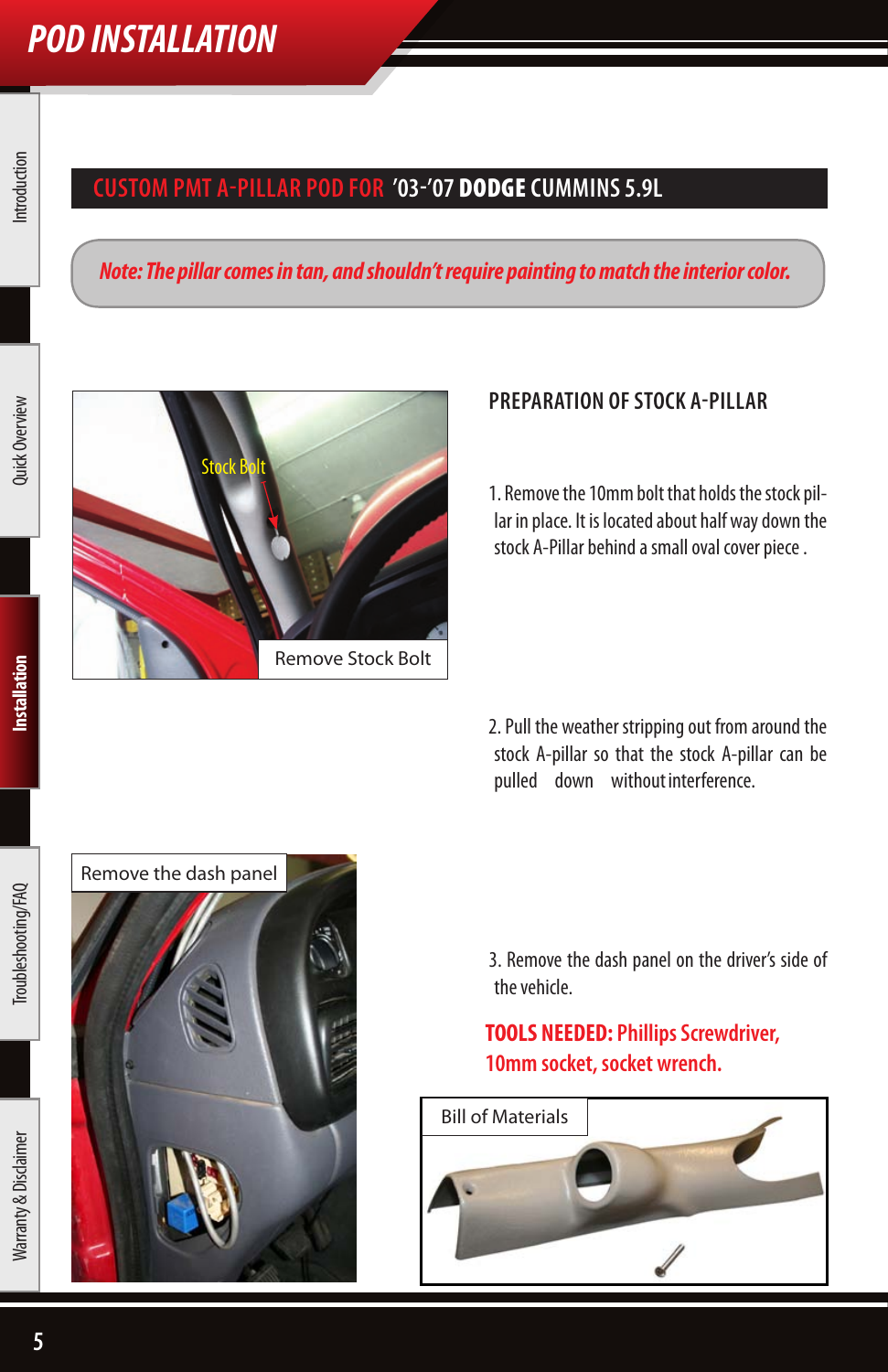#### **Custom PMT a-pillar pod for '03-'07** DODGE **Cummins 5.9L**

#### **Installing thecustom A-pillar Pod**

- 1. Prepare the PMT cradle, and Custom A-Pillar Mount in the Custom A-Pillar Pod before installing it on the vehicle.
- 2. Before putting the Custom A-Pillar Pod in place over the stock A-Pillar Pod. Remove the cover to the adhesive tape on the inside of the Custom A-Pillar Mount.
- 3. Slide the custom A-pillar mount on to the stock A-pillar, route the Cradle Cable and Power Wire down through the side of the dash to the under part of the dash.
- 4. Slide the Custom A-Pillar Mount down along the stock pillar until the pillar system screw hole matches up to the stock screw hole. Use the Bully Dog Phillips screw to secure the system. Also press on the adhesive tape to ensure a firm connection.





Slide Pod Down the A Pillar

5. Replace the side panel and the weather stripping and the job is complete.

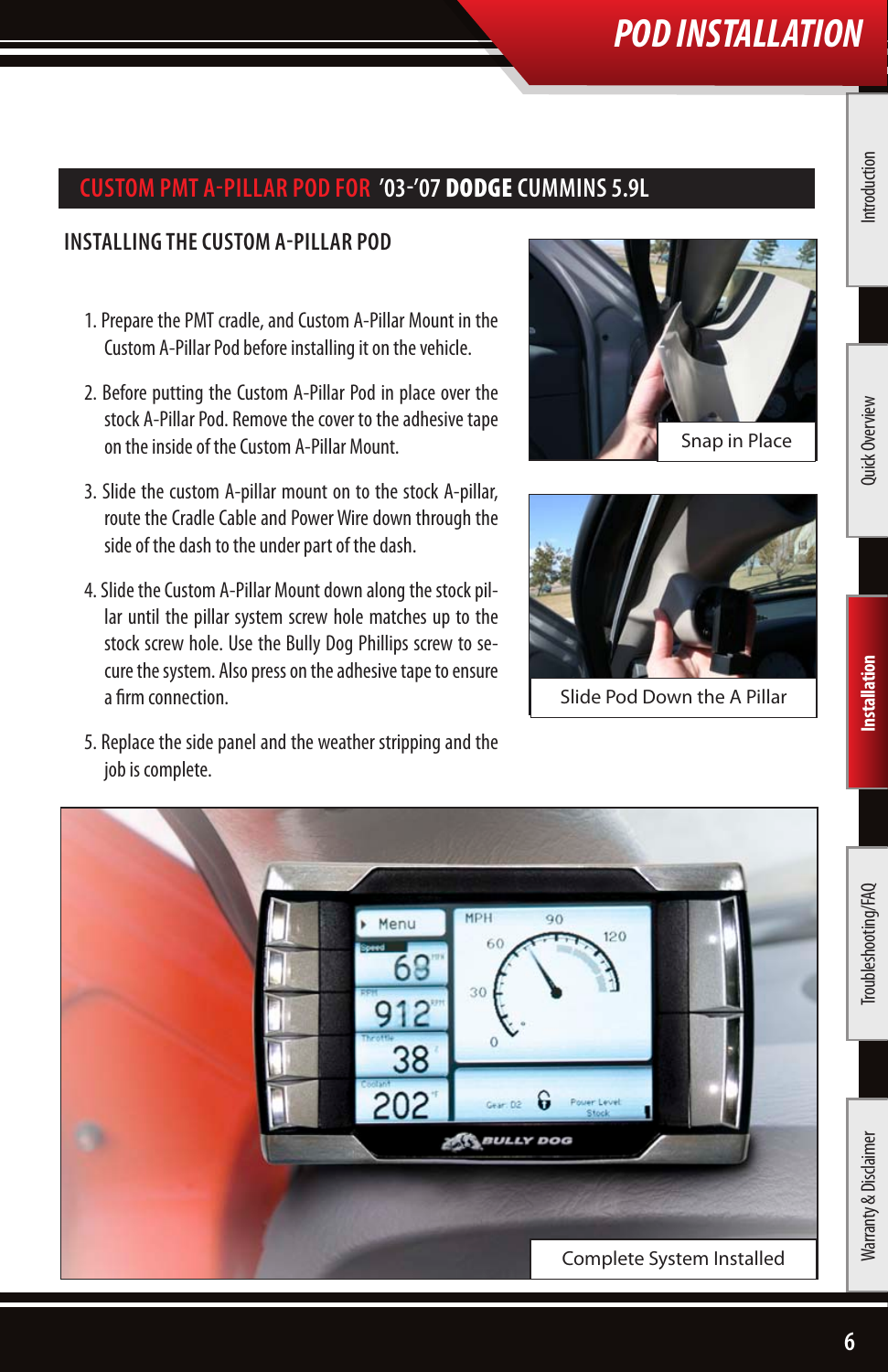### **CUSTOM PMT pillar pod for GM '01-'07 6.6L**

*Note: The pillar comes in black, it can be painted to match any color by purchasing OEM paint color at any auto paint store.*







#### **Preparation ofstock A-pillar**

- 1. Pull the weather stripping out from around the stock Apillar so that the stock A-pillar can be pulled down without interference.
- 2. Remove the dash panel on the driver's side of the vehicle.

#### **Installing thecustom A-pillar Pod**

- 1. Prepare the PMT cradle, and Custom A-Pillar Mount in the Custom A-Pillar Pod before installing it on the vehicle.
- 2. Remove the covers from the adhesive tape that is on the back side of the PMT Pod.
- 3. Slide the Custom A-Pillar over the stock A-Pillar until they are lined up. If installing Pod with speaker, make sure that the speaker hole goes over the A-Pillar speaker. Put pressure against the tape areas to ensure a good connection between the Custom and stock A-Pillars.
- 4. Route the Cradle Cable and Power Wire down through the side of the dash to the under part of the dash.

#### **TOOLS NEEDED: Drill (Optional), 13/64" Drill Bit (Optional).**

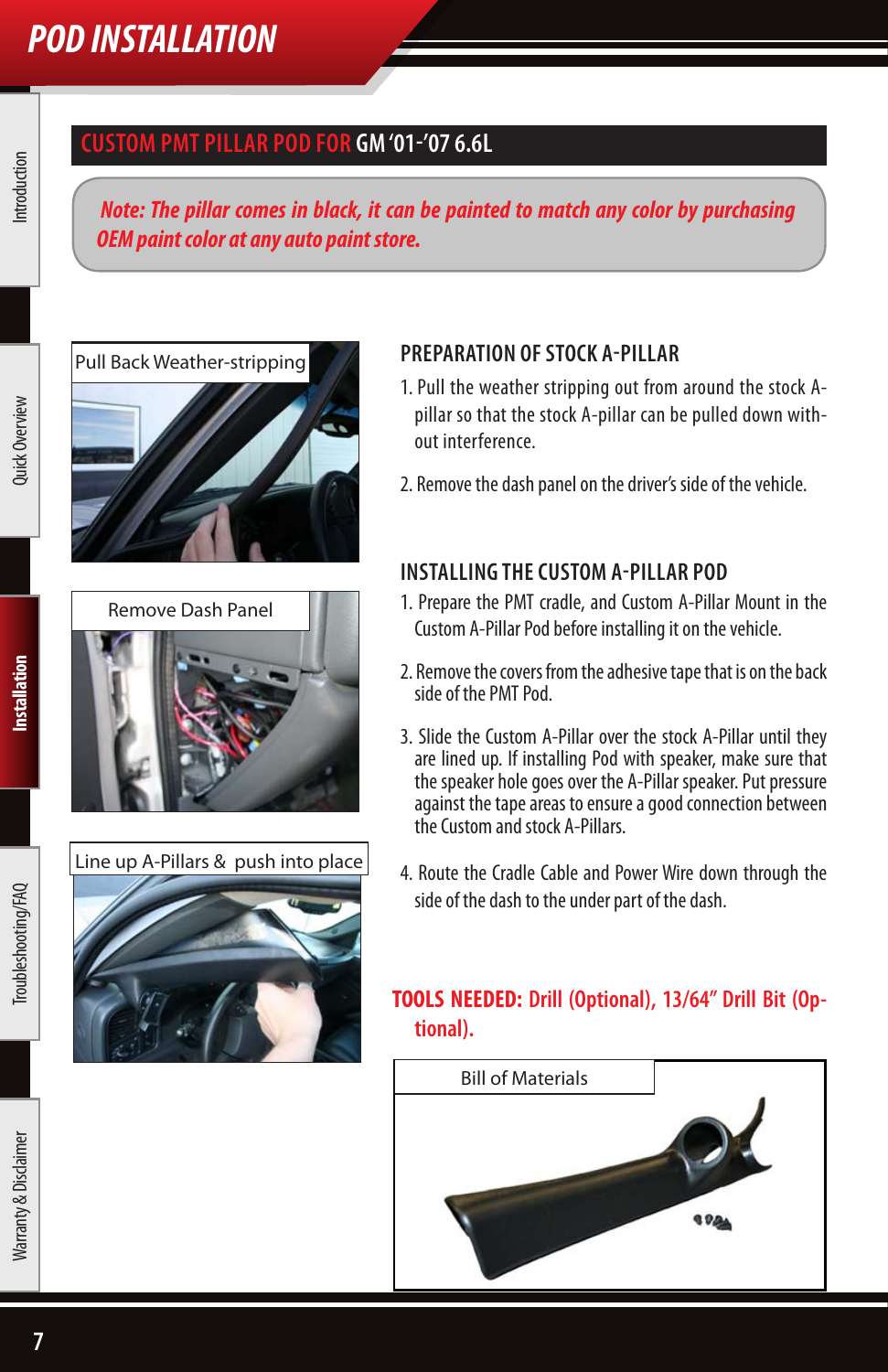### **CUSTOM PMT pillar pod for GM '01-'07 6.6L**



#### **OPTIONAL INSTALLATION STEP** (FOR PERMANENT INSTALLATION)

5. Drill one hole with a 13/64" drill bit on the top part of the PMT Pillar Pod underneath the weather stripping facing the outside of the driver's side window. Place a plastic rivet in the hole to ensure a good fit and finish. Additional holes may be drilled if needed.

6. Replace the weather striping and the dash panel and the job is complete.

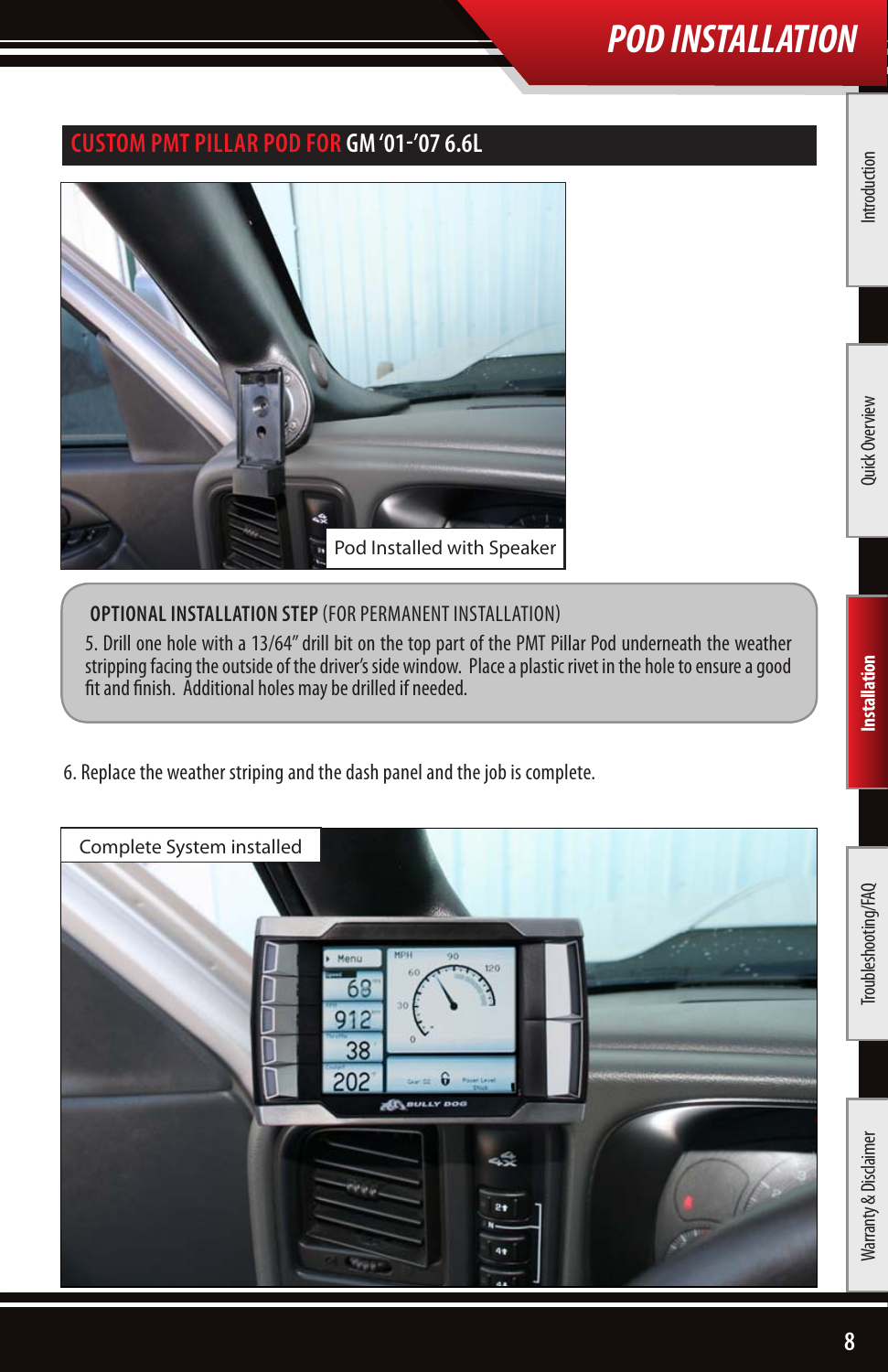# *TROUBLE SHOOTING/FAQ*

## TROUBLESHOOTING/FAQ

| <b>CONDITION</b>                                                                                       | <b>POSSIBLE SOURCES</b> | <b>ACTION</b>                                                                                                          |
|--------------------------------------------------------------------------------------------------------|-------------------------|------------------------------------------------------------------------------------------------------------------------|
| How long is needed<br>for the paint to dry<br>when painting the<br>Pillar Pod.                         | Installation            | 10-15 minutes of drying is generally the the time re-<br>quired for the paint to dry.                                  |
| Does the stock grab<br>handle get replaced<br>by the A-Pillar PMT<br>Pod on the Dodge<br>and the Ford? | <b>Installation</b>     | No, the PMT pods on the Dodge and Ford fit underneath<br>the grab handle. The GM does not have a stock grab<br>handle. |

Introduction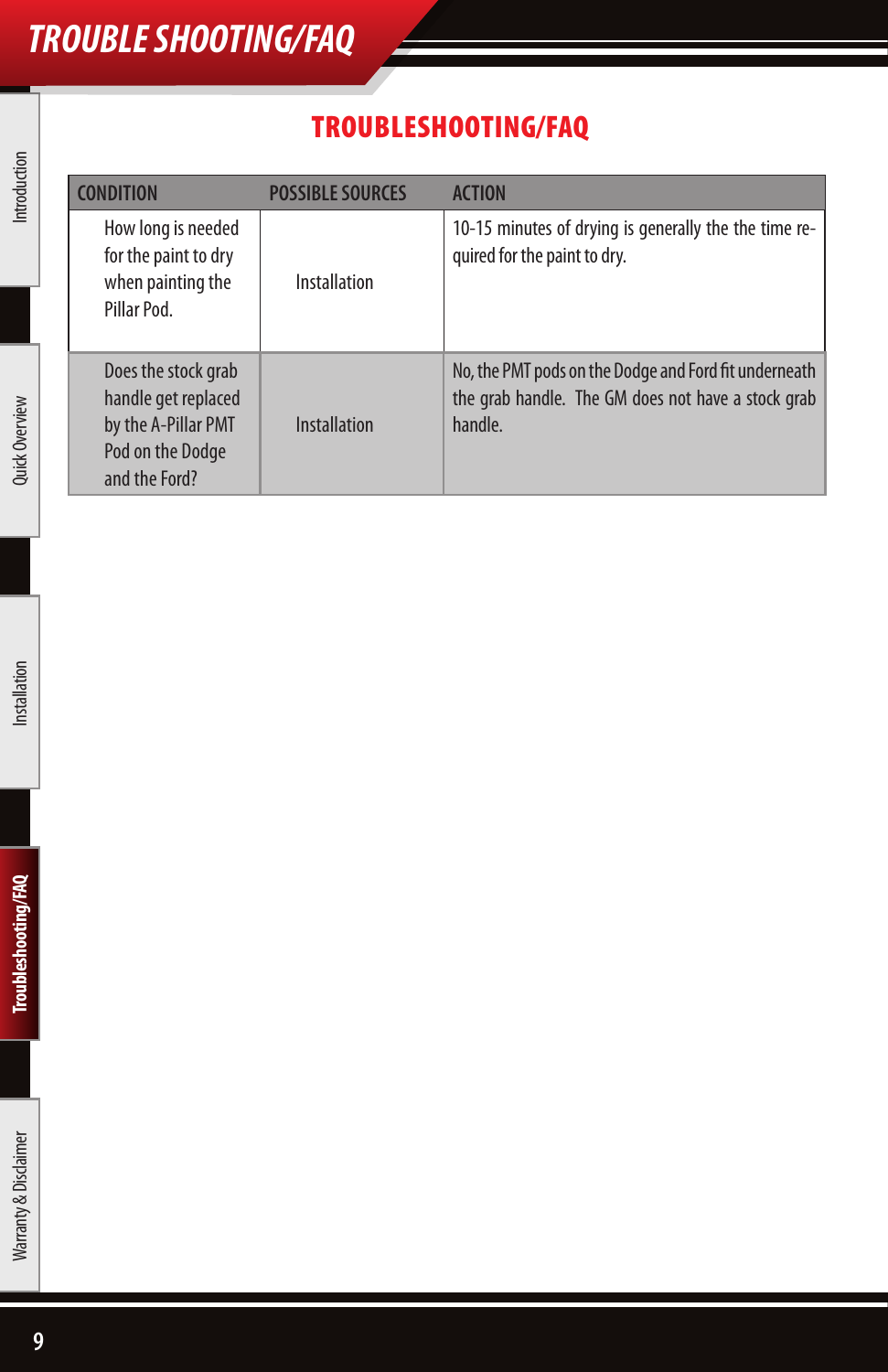# *WARRANTY/DISCLAIMER*

## Warranty & disclaimer

### **REMEMBER, THIS IS A PERFORMANCE PRODUCT, USE AT YOUR OWN RISK.**

#### *This product is not intended to be used to break the law.*

Do not use this product until you have carefully read the following agreement. This agreement sets forth the terms and conditions for the use of this product. The installation of this product indicates that the buyer has read and understands this agreement and accepts the terms and conditions. Never exceed recommended vehicle or tire top speed ratings.

### **DISCLAIMER OF LIABILITY**

Bully Dog Technologies, LLC. Its distributors, jobbers, and dealers (hereafter Seller) shall be in no way responsible for the product's proper use and service. THE BUYER HERBY WAIVES ALL LIABILITY CLAIMS.

The Buyer acknowledges that he is not relying on the Sellers skill or judgment to select or furnish goods suitable for any particular purpose and that there are no liabilities which extend beyond the description on the face hereof, and the Buyers hereby waivers all remedies or liabilities expressed or implied, arising by law or otherwise, (including without any obligation of the Seller with respect fitness, merchantability and consequential damages) or whether or not occasioned by the Seller's negligence.

The Seller disclaims any warranty and expressly disclaims any liability for personal injury or damages. The Buyer acknowledges and agrees that the disclaimer of any liability for personal injury is a material term for this agreement and the Buyer agrees to indemnify the Seller and to hold the Seller harmless from any claim related to the item of the equipment purchased. Under no circumstances will the Seller be liable for any damages or expenses by reason of use or sale of any such equipment.

The Seller assumes no liability regarding the improper installation or misapplication of its products. It is the installer's responsibility to check for proper installation and if in doubt contact the manufacturer.

The Buyer is solely responsible for all warranty issues from the manufacturer.

### **LIMITATION OF WARRANTY**

BULLY DOG TECHNOLOGIES, LLC. (Hereafter "Seller") gives Limited Warranty as to description, quality, merchantability, and fitness for any particular purpose, productiveness, or any other matter of Seller's product sold herewith. The Seller shall be in no way responsible for the products proper use and service and the Buyer hereby waives all rights other than those expressly written herein. This warranty shall not be extended, altered or varied except be a written instrument signed by Seller and Buyer.

The Warranty is Limited to one (1) year from the date of sale and limited solely to the parts contained within the products kit. All products that are in question of Warranty must be returned prepaid to the Seller and must be accompanied by a dated proof of purchase receipt. All Warranty claims are subject to approval by BULLY DOG TECHNOLOGIES, LLC.

Under no circumstances will the Seller be liable for any labor charged or travel time incurred in diagnosis for defects, removal, or reinstallation of this product or any other contingent expenses.

Under no circumstances will the Seller be liable for any damage or expenses incurred by reason of the use or sale of any such equipment.

IN THE EVENT THAT THE BUYER DOES NOT AGREE WITH THIS AGREEMENT: THE BUYER MAY PROMPTLY RETURN THIS PRODUCT, IN A NEW AND UNUSED CONDITION, WITH A DATED PROOF OF PURCHASE TO THE PLACE OF PURCHASE WITHIN THIRTY (30) DAYS FROM DATE OF PURCHASE FOR A FULL REFUND.

THE INSTALLATION OF THIS PRODUCT INDICATES THAT THE BUYER HAS READ AND UNDERSTANDS THIS AGREEMENT AND ACCEPTS ITS TERMS AND CONDITIONS.